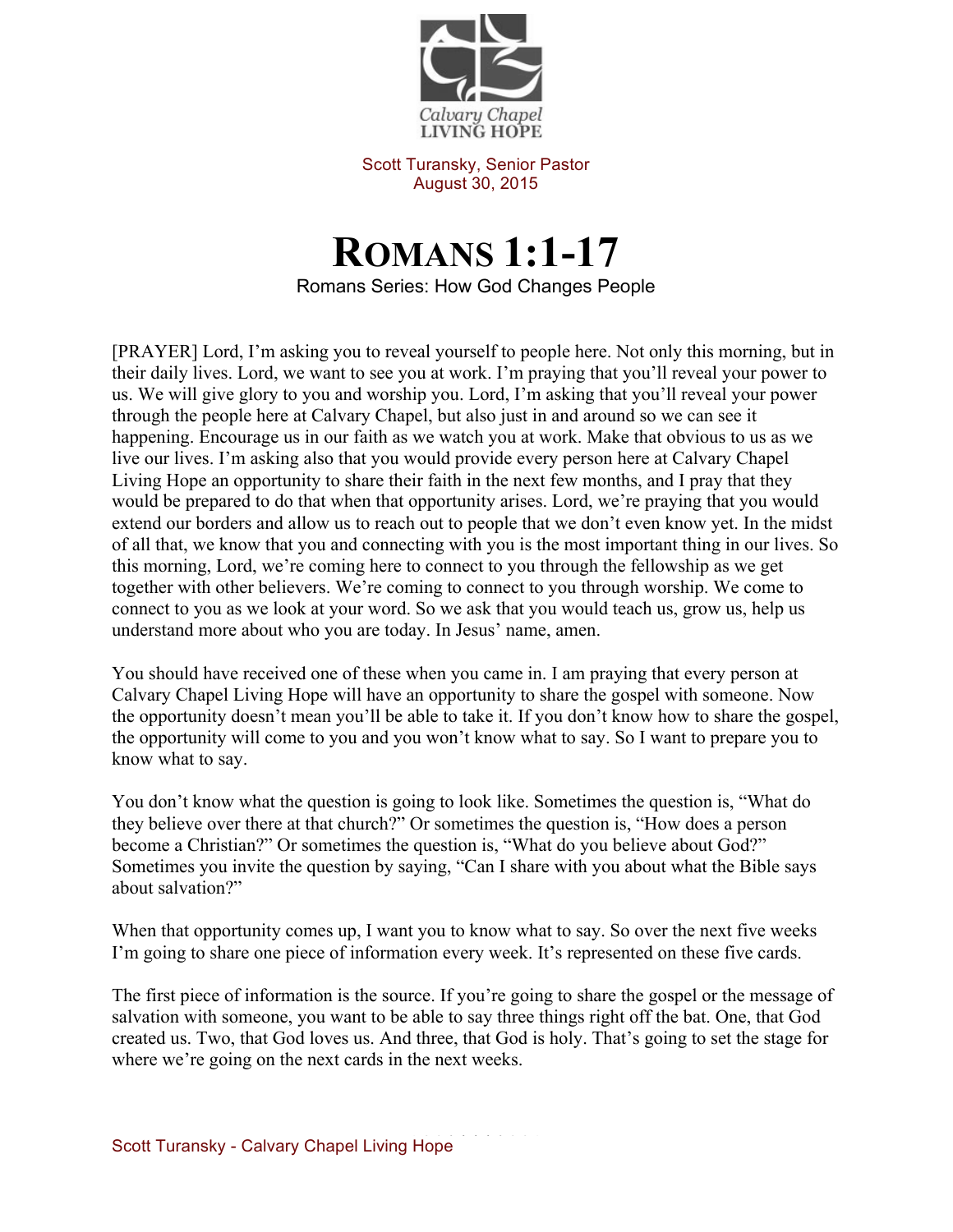Now you can elaborate on that. The fact is that God created every one of us with a God-shaped hole. So there is this longing that we have for God. Some people perceive that as a longing for spirituality of some kind, so they go after different things to fill that hole. But God has created a God-shaped hole inside of us. He is the one who created us. He created us to have relationship with Him.

God loves us. When He created Adam and Eve, He created them for fellowship so they would fellowship in the garden. God wants to have that kind of a relationship with us. He loves us and He cares about each one of us in our specific needs and issues. God loves us. Very important to understand that love that God has. That's going to drive us to the rest of the message here. God loves us.

The third part of the first card is that God is holy. He's perfect. He's separate. He's different than we are. He's not just a person, a man that is better than us. He is very different in that He is holy. Now you take those ideas of love and holiness, you have a problem. God wants to be close to us, but He's holy and we have a problem and so it creates this problem. That's going to lead us into the rest of the plan that God has.

But you have to understand here, when we talk about the source, where does salvation start? In Christianity it's different than any other religion. Christianity starts with God, not with man. It's not man trying to find God and I found this through this means or whatever. It's that God starts the process. So it's the source that God is drawing us to. So when you're sharing the plan of salvation, you're sharing the message of the gospel with someone, you want to start with the idea it starts with God. God has created us, God loves us, and God is holy.

The story will continue next week. Much of the story we're going to understand as we study the book of Romans and read through the book and understand what it says. Because the book of Romans is a book that will introduce us to the theology of salvation and what it looks like in a very practical way.

So will you please open your Bibles to Romans 1:1. Today we're going to look at Romans 1:1- 17. We're introduced to the book of Romans. This will be a good introduction to the book of Romans. Paul's introducing it. We're going to learn from his introduction what the book is all about and try to grasp that for ourselves. In the midst of that we'll gain some practical applications for our own lives.

Romans 1. Now Romans is the sixth book of the New Testament. It's after the gospels and after Acts and then you hit Romans. The book of Romans is the first of the epistles of the New Testament that Paul wrote.

Out of all the epistles, they are organized this way. Maybe you didn't know this, but the epistles are organized in a very interesting way. They're organized by size, not by topic. Romans is the biggest, the longest of the books and that's why it's first. Anytime you have a first and second, then you're looking at the first of the books. The last one they wrote was Philemon, a little short book that he wrote. But they're organized by size.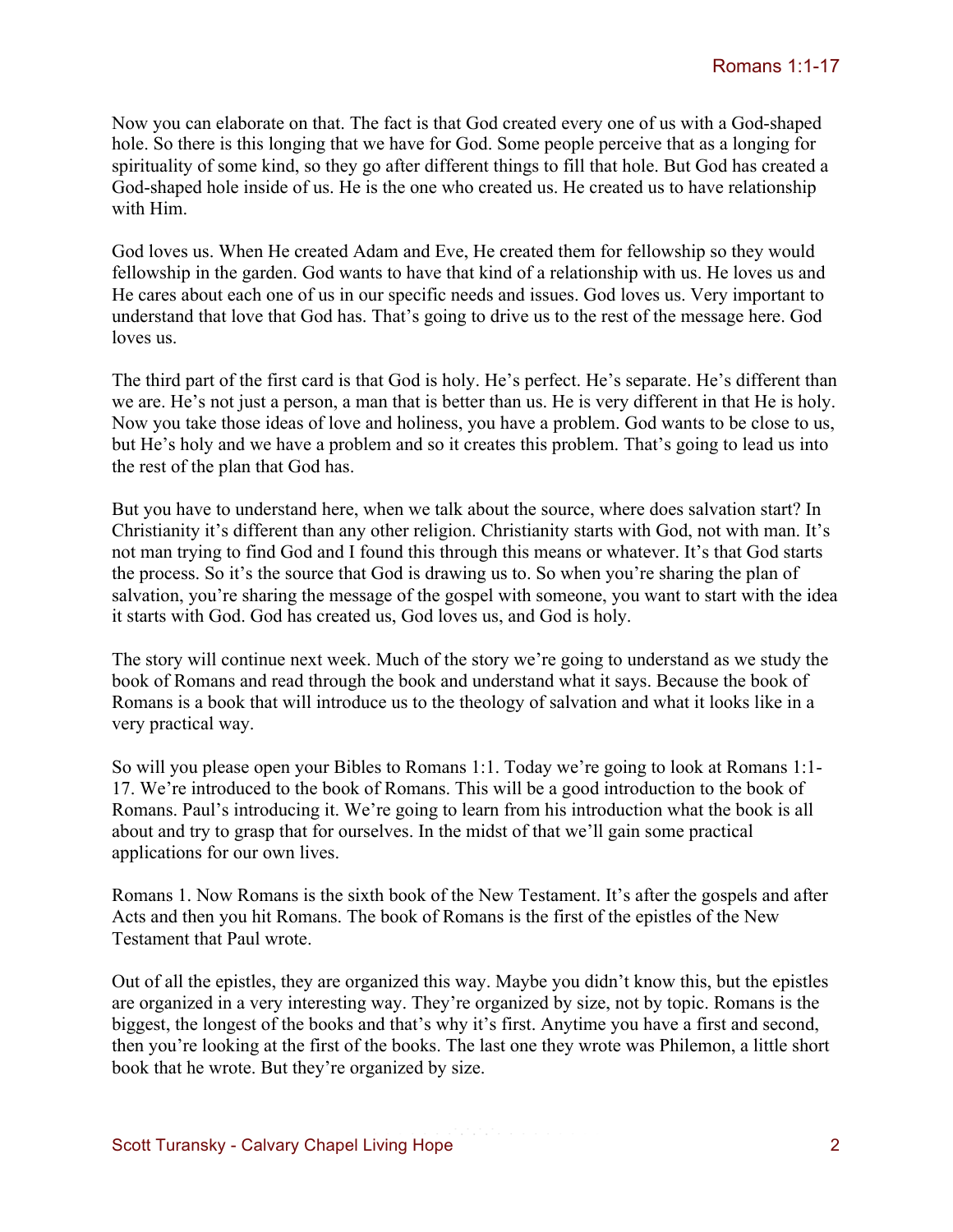So we come to the book of Romans and in Romans 1:1 we start out with the name of the person who wrote it. His name is Paul. Let me read verse 1. *Paul, a servant of Christ Jesus, called to be an apostle and set apart for the gospel of God.* 

It's written by Paul. Now when we say it's written by Paul, what we mean is that God used Paul as the writer. So he wrote it down and it's 100% Paul. It's his ideas. He's thinking about what the people in Rome need, what his passion is, and he's writing all those things down. At the same time, the Holy Spirit is guiding Paul's hand, so it's 100% God as he's writing things down. So when it comes out, it's scripture. It's not just Paul's ideas but it's God's, designed for us to understand. It's 100% God, 100% man.

The writer is Paul, a man who got saved. But he was already a guy who was religious. I believe that there are a lot of people in our community who are religious who aren't yet saved, and they need to understand what it means to be touched by Jesus Christ. Paul was a religious guy. He was a passionate guy and God saved him. He was on the rode to Damascus to kill Christians. He believed that what he was doing to please God was to eradicate the Christians and their beliefs. So he's on his way to Damascus and God stops him in the path and meets him in a personal way.

It's very interesting. We could go around here and find out how each person came to a saving knowledge of Jesus Christ. It became more than just religion for you, more than just a list of things to do or a passion. It became a personal relationship like it did with Paul. If you've never experienced that personal relationship, for you it's just some kind of religion, then you're going to want to understand this idea of salvation because it is about getting to know Jesus Christ personally.

Now he found Jesus on the road to Damascus and he tells his testimony, he gives a story to tell the story to King Agrippa. So I want to look in the book of Acts and I want you to see the story that he shares about his conversion experience. This is the writer to the book of Romans.

He says to King Agrippa – *About noon, King Agrippa, as I was on the road, I saw a light from heaven, brighter than the sun, blazing around me and my companions. We all fell to the ground, and I heard a voice saying to me in Aramaic, "Saul, Saul, why do you persecute me? It is hard for you to kick against the goads."* Goads are pointed sticks that keep the oxen going in the right direction.

So he's using an analogy. Paul, how can you keep doing this and working against your conscience? The conscience prompts us and pricks us to do what's right. The conscience ultimately is designed to help us see we need a Savior, and God has placed the conscience in each one of us. "How long can you keep being pricked by all of this and trying to get off track?" is what He's saying. So He's using an analogy to challenge Paul because inside of Paul's heart he has a conscience.

He uses the word conscience more than any of the other writers of the New Testament. The conscience is very important to Paul, so God speaks to him and touches him in this area. How can you *kick against these goads*?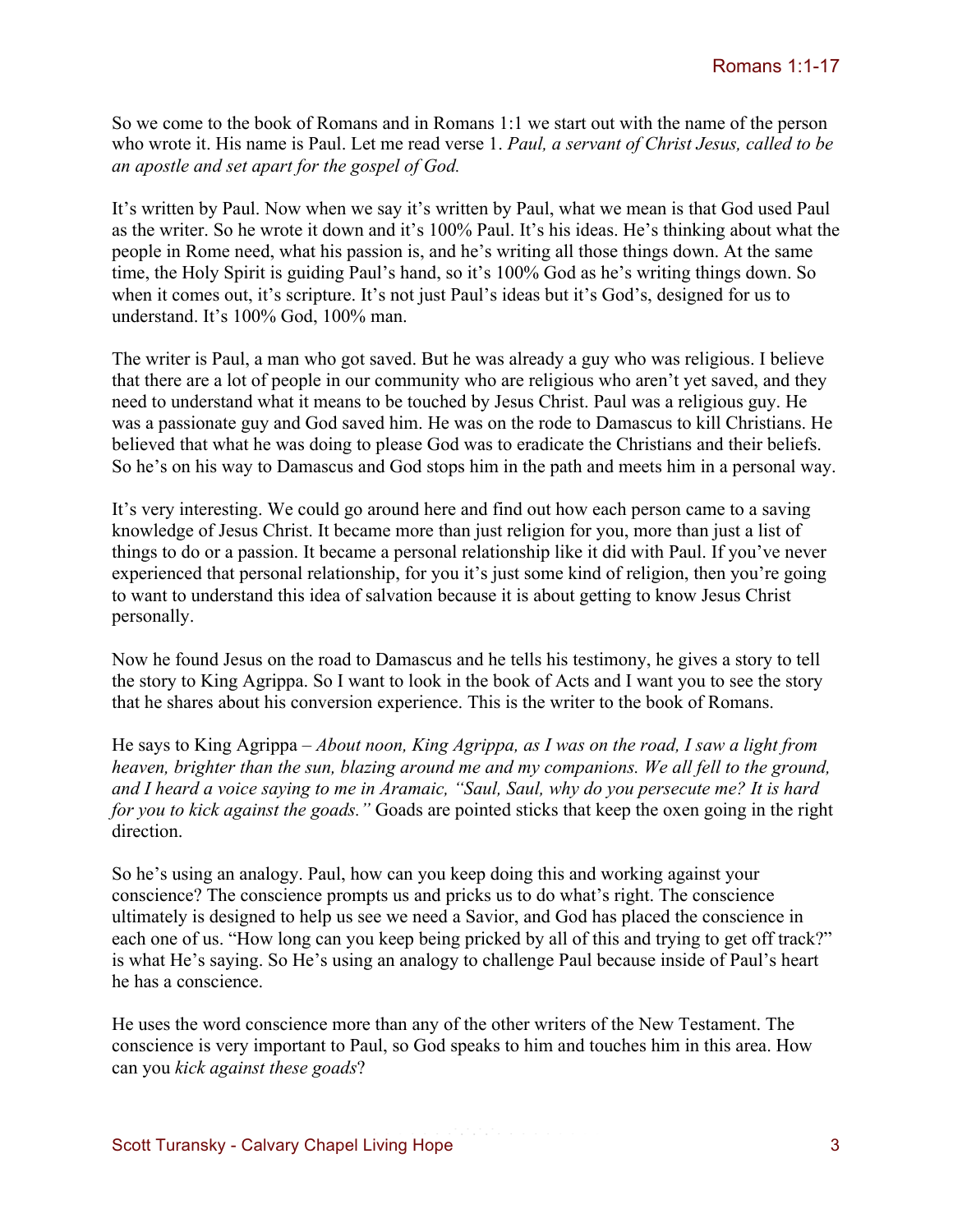*Then I asked, "Who are you, Lord?"*

*"I am Jesus, whom you are persecuting," the Lord replied. "Now get up and stand on your feet. I have appeared to you to appoint you as a servant and as a witness of (two things) what you have seen and will see of me."* Two words. A *servant* and a *witness*.

We'll talk about *servant* in a moment, but the word *witness* implies that you saw something yourself. When you go to court and you testify, you don't say, "Well my neighbor told me…" No. When you testify in court as a witness you testify about something you have seen and something you have heard yourself. That is why you are a witness. So when we use the word *witness* in our faith we're talking about sharing the message of what Jesus has done inside of our lives with someone else. We are witnesses of what God has done and we are seeing what God continues to do. So we witness that and we share that. That's what Paul was ordained to do. But he says also that he's a *servant*.

Now go back to Romans 1 in your Bibles there and notice the second word. We've only covered the first word in the book of Romans so far, *Paul*. Now we go to the second word because Paul describes himself with three different words, which are all illustrative for us. I think all of us could describe ourselves with these three words when we are following Christ. Number one he says *a servant of Christ Jesus.* 

Now the word *servant* there is the word *doulos,* which has a very interesting history in the book of Exodus. You see, God set it up so the Hebrew people were prevented from being slaves of each other. They could be a slave for up to six years, but after six years that was the maximum amount of time that they could be a servant before they were freed to go. They would be freed at that point to not be a servant.

But there were some cases in which a servant would say, "I don't want to be on my own. I really like being under this master, so therefore I would like to voluntarily be a servant here." That's what a *doulos* is as opposed to the other words for servant – a voluntary person who becomes a servant on purpose chooses the master. There was a ceremony performed in the Old Testament for this kind of a person who became a voluntary servant. So this word now is used by Paul to describe the relationship with Jesus Christ.

I don't think our pilgrimage in our lives is to find freedom. Our pilgrimage is to choose the master. We have to choose the master that's going to dictate our lives. For some their master is their checkbook because they can't seem to get themselves out of their financial problems. For some people their master is some substance of some kind. But when we choose Jesus Christ to be our master then, as Paul says in this passage, he's *a servant of Jesus Christ*, then we find the freedom that God wants us to have. So he's talking about that.

First of all he's talking about slaves. Now this was a common theme for them in the Roman Empire. One writer I read said there were approximately 60 million slaves throughout the Roman Empire. Everybody had a slave. If you were anybody then you had some kind of a slave. So they understood this idea of slavery and it became this interesting concept to bring into Christianity to describe our relationship with the Lord.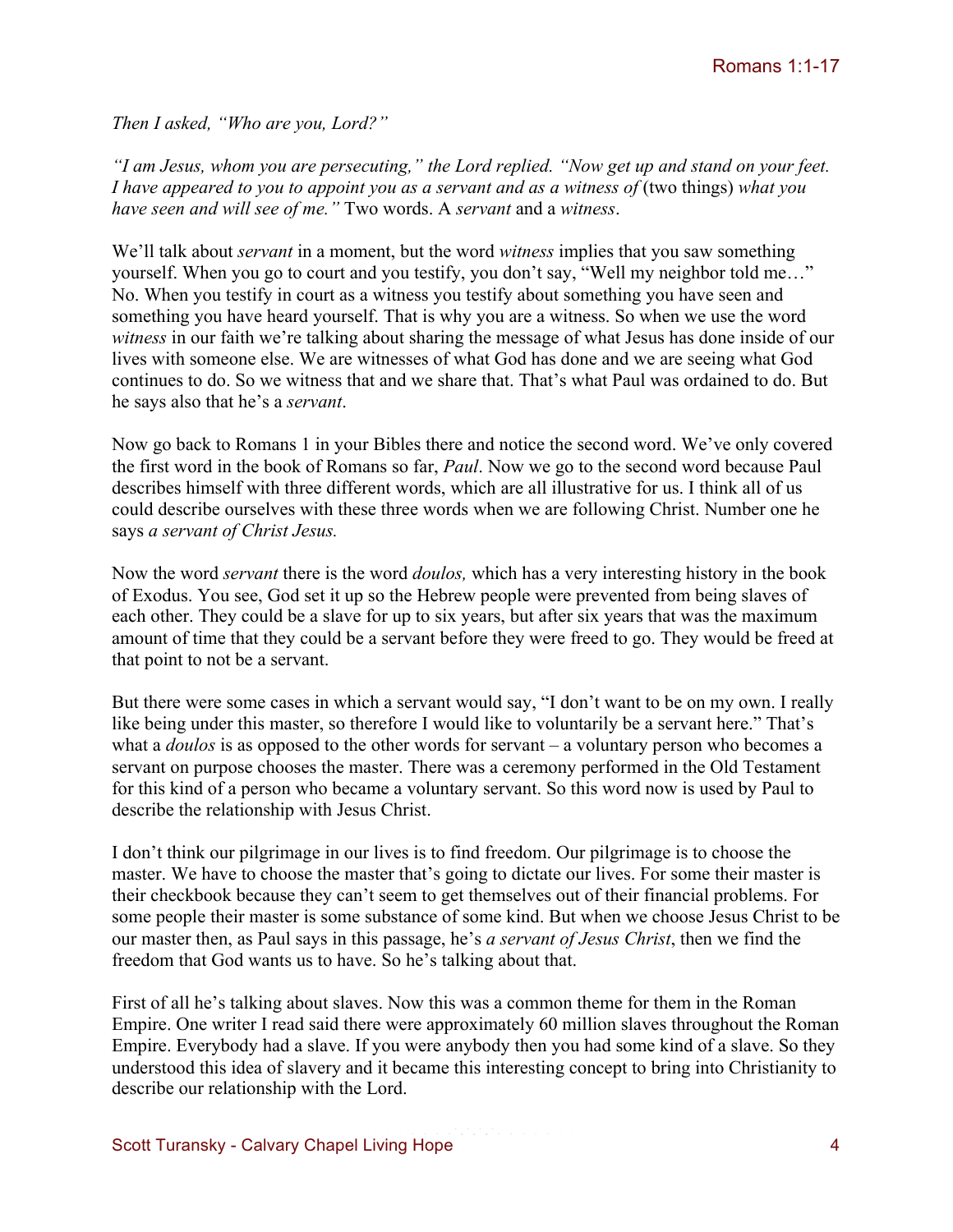We describe Him as the Lord, which means boss. So He's the Lord, we're the slaves, and he's describing that relationship. That's the first way that he characterizes himself as he's writing the book – *a servant of Jesus Christ.*

Second thing he says is he's *called to be an apostle.* The impression here isn't that he decided to be an apostle, but he was called from the outside. Now that's an important concept. We'll see it in verse 6 as well because the Bible says that we too are called. That's what you're going to see in verse 6. We too are called.

Now that's going to be important as you're thinking about sharing your faith with other people because you have to understand that it's not you who saves people, it's God who calls them. All you do is provide some information so they can understand this God that's already calling them in their hearts. God calls them out. There's something going on in every person's life. There's a calling that's taking place and they're being called to God. Some people bury that, cover it up, try to fill it with other things, but ultimately inside of every person is this need for a God in their hearts. They're called by God to receive the plan of salvation, which they don't even know about, and that's why it's important for us to be able to share it.

So Paul describes himself as *called to be an apostle*, and thirdly *set apart for the gospel of God.*  The word *set apart* is marked off with boundaries. Our lives are marked off with boundaries. There are some things we do and we don't do because we're set apart. That idea of being set apart makes us who we are as believers. Paul's saying, "I'm set apart, I'm different, I'm not like everybody else." We're not trying to fit in; we're trying to please God in our lives. So that's how he describes himself in verse 1.

Now the setting, let me just give you some background here. Paul is writing this letter from Corinth, a city that is known for its worldliness. A lot of sexual innuendos going on, a lot of promiscuity sexually, a lot of self-pleasing attitude that exists in the book of Corinth. So as Paul is writing his book to the Romans (that he hasn't even met yet), all he has to do is go out his front door or go to the marketplace and he can see some of the challenges that are involved in the culture. He's going to write about some of those things as he writes to these people.

Now he's going to write this letter. He's in Corinth for about two years. He writes the letter, sends it with Phoebe. By hand she's going to carry it to Rome. He mentions twenty-six people mostly at the end of his letter that he knows personally already there. He's never been to Rome, but he knows twenty-six people.

I would suggest that's true for many of us. We know Christians all over the place, that we're often connected to them. That's an important part of understanding the family of God. It's a big picture.

He knows twenty-six people there. He's not going to get to Rome for three more years. The recipients of the letter are the Romans.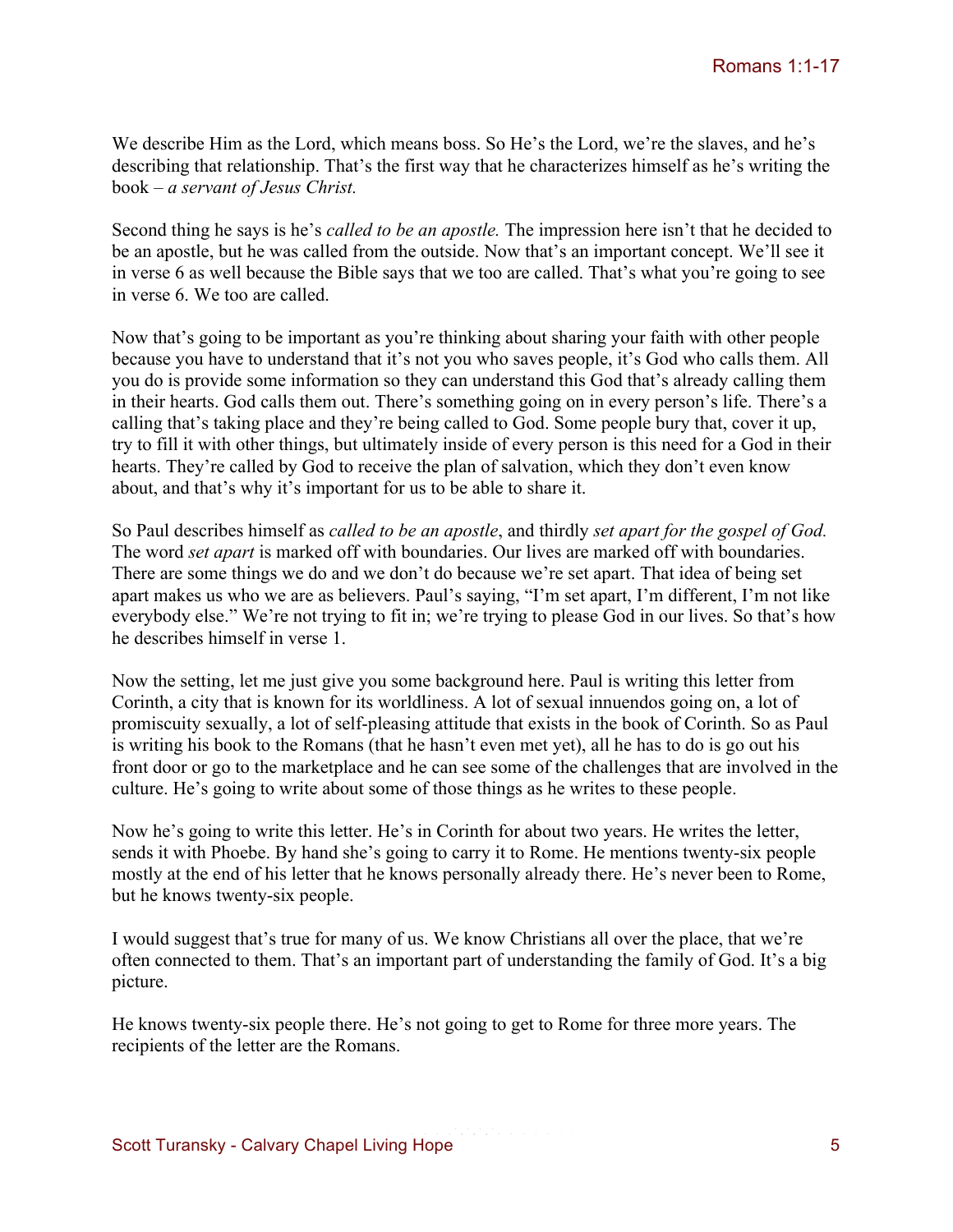The city of Rome, about a million people, is not only the political center of the kingdom, it is also the economic center, it is the entertainment capitol that exists there in Rome, but it's decaying morally. So there are a lot of interesting similarities between American culture and the Roman Empire and how the Roman Empire fell. You see some of those similar things in American way of life that are just fascinating. You might consider looking at those. But the idea here is that Paul is relating to the Romans in a world that is very similar to ours. Focus on self, getting ahead economically, dealing with all kinds of issues in their culture, moral issues. So that's who he's writing to.

He says in verse 1 (I'm going to read the verse again) – *Paul, a servant of Christ Jesus, called to be an apostle and set apart for the gospel of God.* So he's introducing the subject matter of the book here when he talks about the gospel of God.

The word gospel means good news. It's the word *euaggelion.* It doesn't mean good advice; it means good news. We're not sharing with people just some advice that we heard that we think you ought to consider. We're sharing with them the good news that God wants to have a relationship with you. That is the message of the gospel. God wants to have a relationship with you. That's the good news of the gospel and he's going to share that with them.

He's going to define the gospel in verse 2, so look at verse 2 with me. *The gospel he promised beforehand through his prophets in the Holy Scriptures.* 

I want you to see that the gospel that we're talking about is not just ideas that come from a church. They're not just ideas that come from you. So when you share the gospel with someone, you want to say something like this. You want to say, "Let me share with you what the Bible says about having a personal relationship with God."

As it says here, he's defining the gospel, *the gospel he promised beforehand through his prophets in the Holy Scriptures.* It's the Bible's instructions on how we can have a relationship with God. It's not just the Bible's instructions about how to live life in a moral way or how to be righteous. It is God's instructions that are in the word about how to have a relationship with God. That is the gospel described in verse 2.

It is a theological book. As we're going to go through, we're going to see it's a theology on what salvation is. We're going to understand that and see how people change as we go through the book of Romans.

It's not like some of the other books. In 1 Corinthians the book is about dealing with a problem in the church. Galatians is about dealing with a problem. Paul isn't writing to the Romans to deal with a problem they're experiencing; he wants them to understand the gospel, what it is, what it does, and how it will impact their lives. So chapter 1 is going to deal with the human condition and we just go right through to see the grand plan of God.

I would suggest we all look good on the outside, but there's something inside of us that needs to be addressed and that's the sin nature. So you might look at someone and say, "Boy, I don't think they're going to be interested in the gospel. They're pretty successful." I don't care how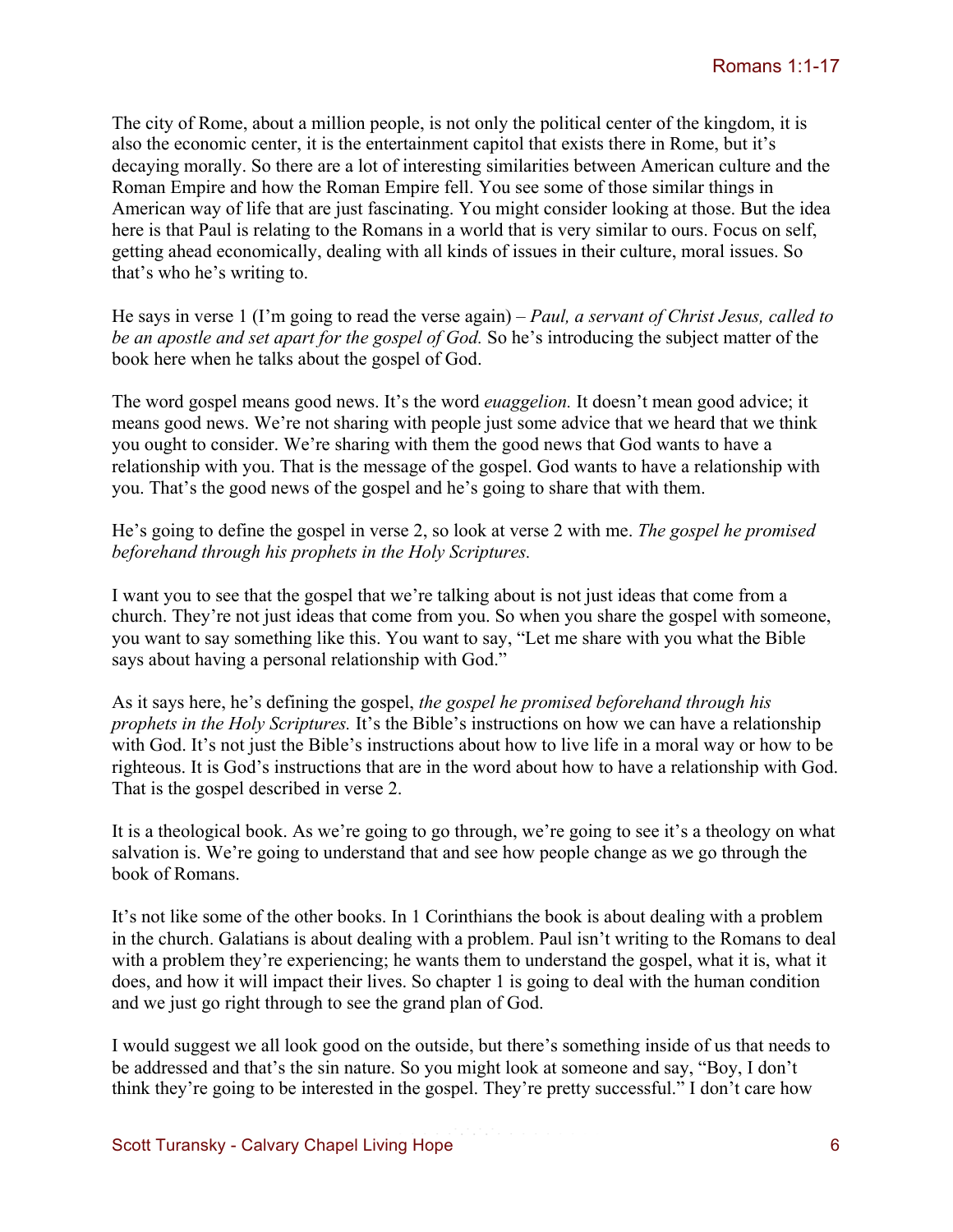successful people are; everyone has a God-shaped hole that needs to be filled with Jesus Christ. Everyone has that need. It's clearly defined in here.

As we go on to further describe the gospel, verse 3 says – *regarding his Son, who as to his earthly life was a descendant of David,* (verse 4) *and who through the Spirit of holiness was appointed the Son of God in power by his resurrection from the dead: Jesus Christ our Lord.* 

So this is a very particular gospel. This is not just an idea about how to feel better or how to get close to God in general. This is a very specific God that we want to get to know and has a plan for yours and my life. So he's sharing about that plan and he wants to tell them.

You see, Paul is so excited about the gospel and what it has done for his life and how he hears about it all over the world (we're going to see that), that he just wants everybody to know it. He has the message. The message is how big salvation is, how important salvation is. Every person needs Jesus.

## Verse 5: *Through him we received grace and apostleship to call all the Gentiles to the obedience that comes from faith for his name's sake.*

So this is a faith response. This isn't just about knowing something in your head. This is about believing in something and living it out in your life. It's a way of life, a faith response that he's saying.

## Verse 6: *And you also are among those Gentiles who are called to belong to Jesus Christ.*

Do you see back in verse 5 – *through him we received grace.* The idea of grace is that it's a free gift. *Charis* is the word there. It's free. It costs everything that you have, but it's free. You don't earn it. You can't get there by accomplishing a certain list of rules. He wants the readers to know that it is by grace. Every day we get up if we recognize the significance of grace in our lives it really empowers us to enjoy what God has done. He's given us His salvation that's based on that grace.

Notice there in verse  $6$  – *and you also are among those Gentiles who are called*. They are called. There's something drawing them from the outside and that is exactly what happens when we share our faith with someone else or we share the faith with someone else. We're sharing with them info, but we're recognizing that God is doing something deeper inside of their hearts.

I think that frees us up greatly. We don't have to save people, but they do need to hear the message. Some people believe that if they're going to share their faith, what that means is smiling more and opening doors for people. Now I think that's good that we're being kind to people, but that's not sharing the faith. That may open the door to share the faith, but people need to know the message. The message is that Jesus Christ provided the way for you to have a relationship with God. God wants to have a relationship with you. That's the message of the gospel that he's sharing here.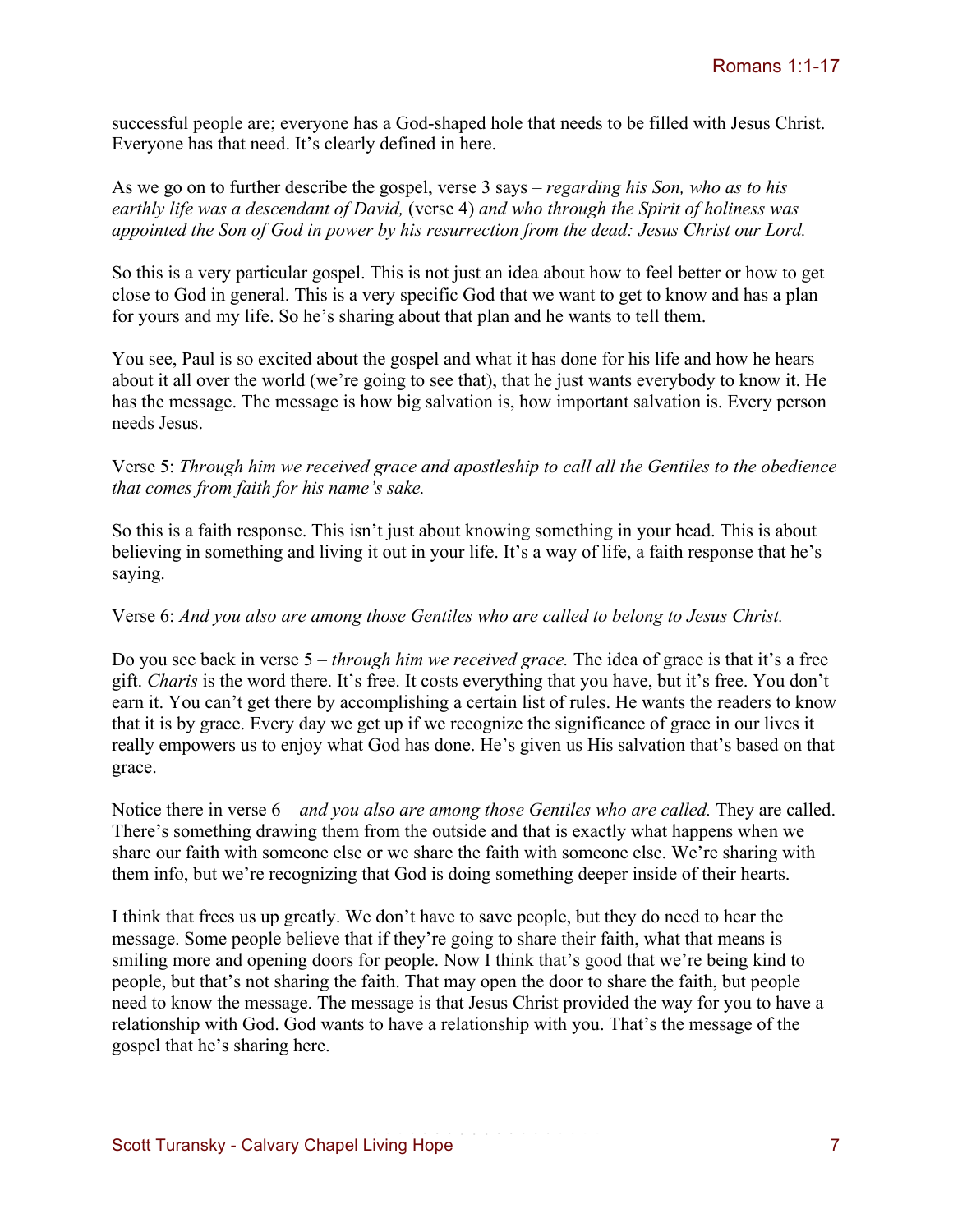Verse 7 tells us who the epistle is written to. He says, *To all in Rome who are loved by God and called to be his holy people.* So he's writing to Christians. Do you see that? He's writing to the Romans as Christians to help them understand this salvation, just like we are trying to understand the salvation ourselves so that we can be empowered to share the message with others.

But I like the way they're characterized. They're *loved by God*. I hope you view yourself that way. I'm *loved by God*. That God cares about me, He loves me, He's concerned about me. *Loved by God and called to be his holy people*.

The word *loved by God* is the same word used in the baptism. Do you remember when the voice came out of heaven during Jesus' baptism and said, *"This is my beloved Son."* That word, *beloved Son*, that's what it's saying here. That's the same word. We are the ones *loved by God and called to be his holy people*.

Some of the versions say *saints*. I want you to see the word *saint* is a word used here to describe us who've chosen to follow Jesus Christ. You may not ever have a statue made in your name or anybody praying to get rid of the storm based on your name, but you are a saint if you ask Jesus Christ into your heart. A saint is a holy person.

But you have to understand what holiness is. It's not that we're perfect in all the things we do. It's we're set apart because of what Christ has done for us. He has made us holy.

The gospel here is a beautiful picture of what God has done for us and we're going to understand what that looks like as we continue on through the book and read what God has to say about it.

Well that's the people he's writing to in verse 7, *to all those in Rome* who are Christians.

Verse 8 says, *First, I thank my God through Jesus Christ for all of you, because your faith is being reported all over the world. All*, every one of you.

It's really fun to hear how God is working all over the world and what God is doing. I really enjoy getting to see what God is doing all over the world. In my work with the National Center for Biblical Parenting I'm often connected with people outside of America.

This week it was a guy from South Africa who responded to me and said, "I'm outside of your sphere of influence in America, but I'm interested in parenting." I wrote back to him and I said, "We're ministering in Cameroon, we're ministering in Kenya, we've got a guy from Nigeria coming to America next month. You're not outside. You're a little further than all of those being in South Africa, but you're not outside of our sphere of ministry." So he wrote back that he's so grateful because God is doing a work in their church and they want to disciple parents. It's just fun to see what's happening all over the world.

I met this week in a Skype session with a husband and wife team leading a church in England in the Deptford district of London. They want to develop disciples through parents in their church. So I met with them for an hour, and I'm guiding them through and understanding what that looks like.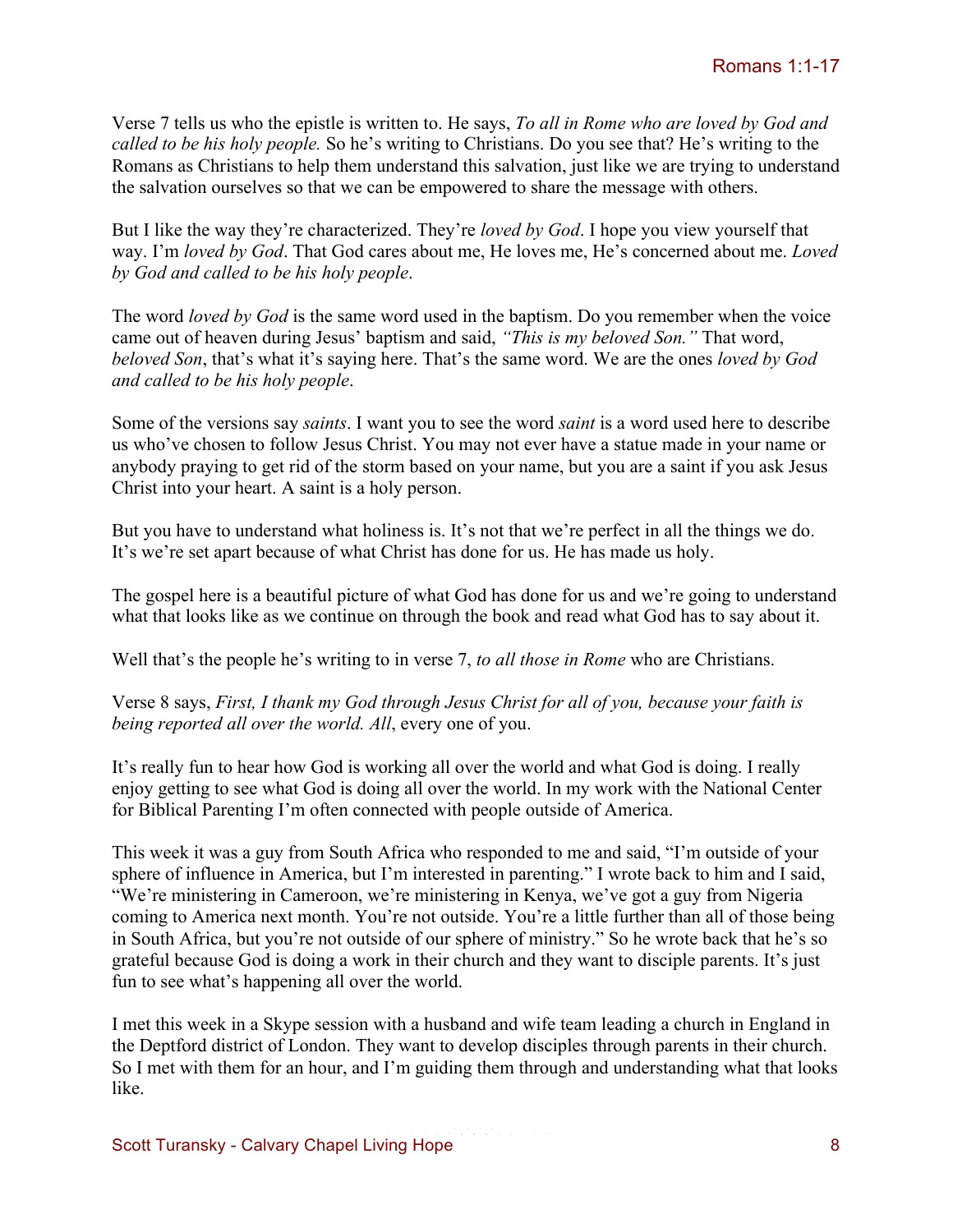Paul is saying here that the Romans' faith, what's going on in Rome is being reported all over the world. God's doing some great things in Rome and good things are happening there.

We hear about what's happening in Brazil and we're going to participate in that. God is doing some amazing things in Brazil. We're going to have a mission trip. Go there, learn some more about it, encourage them, and good things will happen.

In the National Center for Biblical Parenting we have an outreach part of our organization that does missions work. This next month we have invited four people from Jordan to the United States, given them scholarships to come to the United States, and the one guy from Nigeria that you already met, Samson. They're going to be trained to take parenting ministry back and disciple parents somewhere else in their countries, in their own languages.

So it's really fun to see people working all over the world, and that's what he's saying here. *I thank God through Jesus Christ* because I'm hearing and the whole world's hearing about what's going on in Rome and how good things are happening there in the church and people are getting saved. God is doing some good things there in the church (that he hasn't even visited yet).

Verse 9: *God, whom I serve in my spirit in preaching the gospel of his Son, is my witness how constantly I remember you in my prayers at all times. Constantly remember you in my prayers at all times and I pray that now at last by God's will the way may be opened for me to come to you.*

I want to come to you, but I just want to focus in on the part on the prayer there. Paul wrote another book, 1 Thessalonians 5:17 and he says those words that we sometimes have a hard time understanding – *pray without ceasing.* I'd never get everything done if I prayed without ceasing. We have a hard time comprehending that. The idea is always be in this attitude of prayer. Those same words, *pray without ceasing,* are used in this passage. He says, *I constantly remember you in my prayers.* I am praying without ceasing for you. That's the idea that he's communicating there. Prayer is the engine that's driving the mission that Paul has.

In this place he's sharing that he has a constant desire to come and visit them. I want to go to Rome. I want to see what God is doing there. That's the headquarters of a lot of things that are going on. I want to come and visit you guys. That's what he's saying in verse 8.

Verse 9: *God, whom I serve in my spirit in preaching the gospel of his Son, is my witness how constantly I remember you in my prayers at all times and I pray that now at last by God's will the way may be opened for me to come to you.*

Verse 11: *I long to see you so that I may impart to you some spiritual gift to make you strong.* 

We're going to talk about spiritual gifts when we come to Romans 12 and the purpose of spiritual gifts. Because God has given you one. When you accept Jesus Christ into your life, you have a spiritual gift. God wants to empower you to use that gift.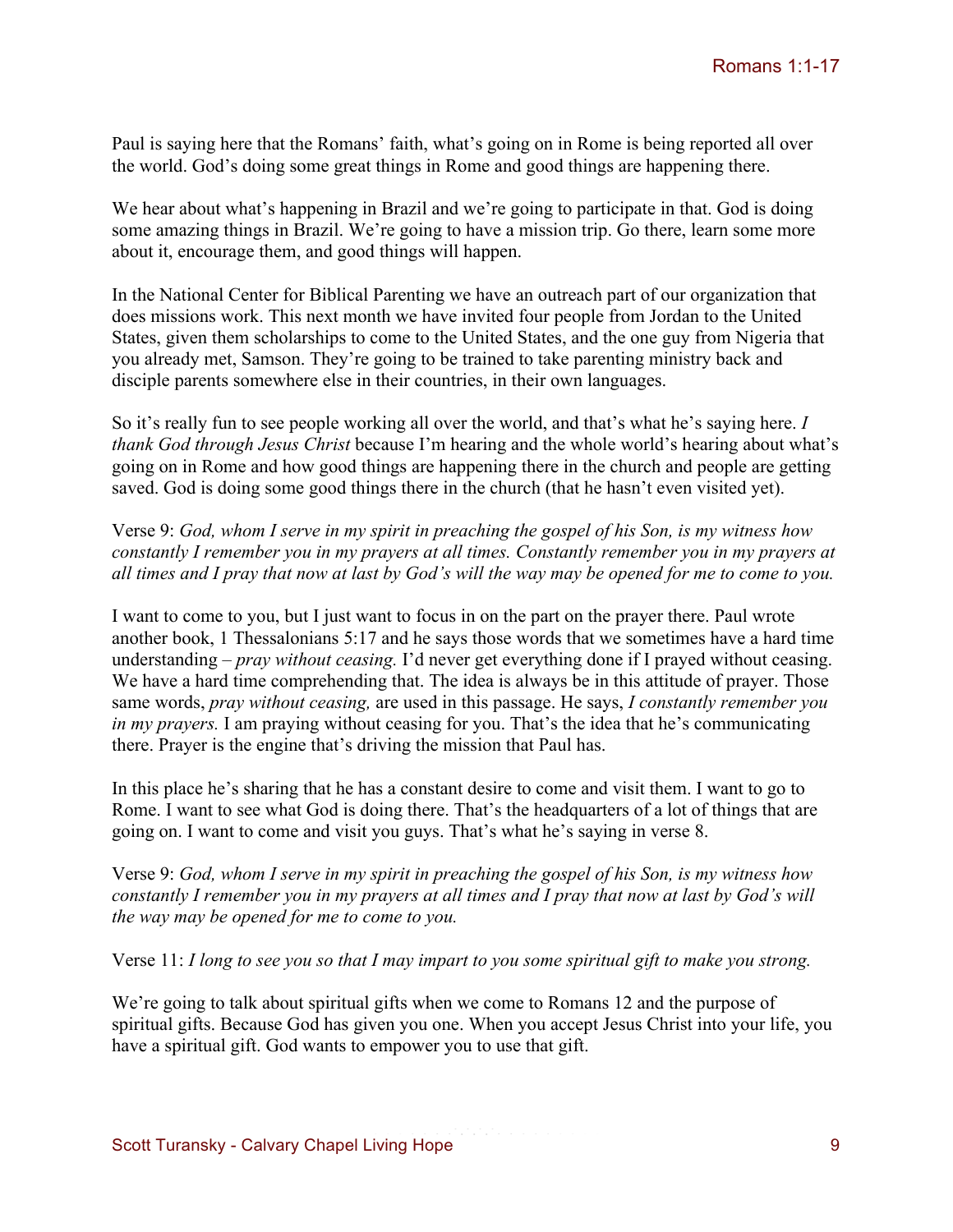Notice what it says the purpose of the gift it. *I long to see you so that I may impart to you some spiritual gifts to make you strong.* The purpose of spiritual gifts is to build up and make other people strong.

That's not the only part. He's not just thinking about the gift he's giving. Verse 12 – *that is, that you and I may be mutually encouraged by each other's faith.* There's a mutual encouragement that's going on here.

So when we serve together here at Calvary Chapel Living Hope, God is giving you a gift and you're building up other people, they're building up you, and there's this thing that takes place that's really supernatural, it's amazing. I just want to encourage you. You have a gift and if God has empowered you with that gift, you want to use that for His kingdom. The primary goal is to build others up.

Some people build others up by teaching. Maybe it's teaching here or teaching in the Sunday school. Sometimes people are building up others by encouraging them and coming alongside and praying for someone. Maybe you're building someone up by serving and doing some service tasks or caring for someone during the week and taking a meal to them. But the purpose of spiritual gifts is to encourage the mutual building up of the church of Jesus Christ.

Verse 13. *I do not want you to be unaware, brothers and sisters, that I planned many times to come to you (but have been prevented from doing so until now) in order that I might have a harvest among you, just as I have had among the other Gentiles.* I've been prevented from coming to you, but I plan to come to you because the gospel is so ripe and I want to come and be a part of that with you.

I love verse 14. The first word there says *I am obligated. I am obligated both to Greeks and non-Greeks, both to the wise and the foolish. That is why I am so eager to preach the gospel also to you who are in Rome.*

I want to talk about the idea of being obligated for a moment. We all have obligations. Every time you buy something else, you have another obligation to keep it going. If you buy a computer then you're obligated to keep that computer going. Every time we make a commitment, we're obligated. We're obligated to go to work or school. When you start your first term at school this fall, you'll become obligated as of the first class meeting because the teacher will give you all the obligations that you need to do. And then you will feel uncomfortable all the rest of the term until you get them turned in because obligation is an uncomfortable feeling. That's what it is. It's an uncomfortable feeling I have inside that I have something that I need to do.

I want to encourage you to have an uncomfortable feeling about the gospel. You have an obligation to pass that gospel on. Paul is saying I have an obligation to preach the gospel. But every one of us has an obligation to pass that on to a hurting world, to people who have a calling inside of them, that God is calling them out, and they need to hear the message of the gospel. We all have an uncomfortable feeling inside of us, that sense of obligation that says, "I really need to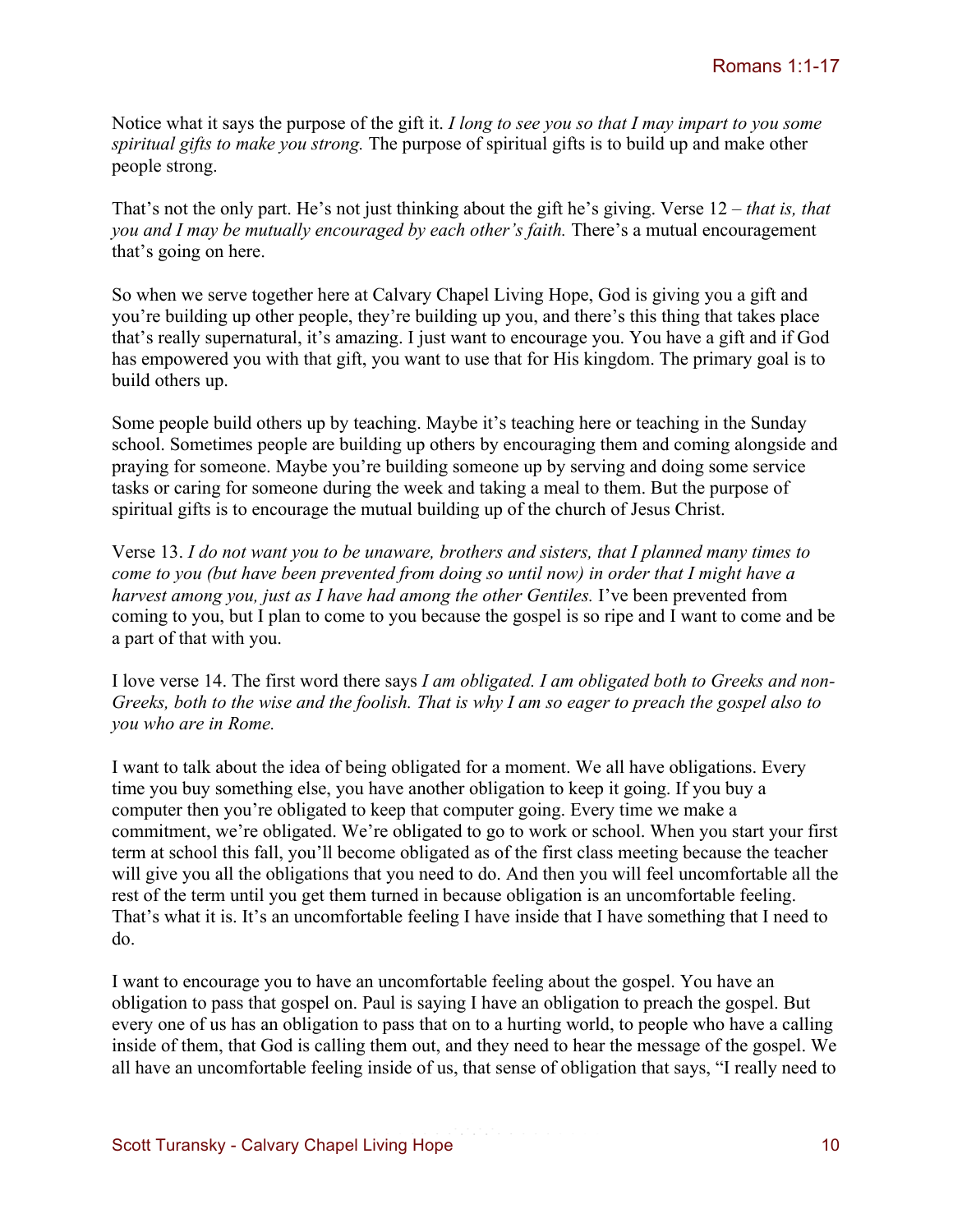share this with people." People are waiting. We need to have that internal sense of "I need to share it with them."

So Paul is saying, *I am obligated both to Greeks and non-Greeks, both to the wise and the foolish. That is why I am so eager to preach the gospel also to you who are in Rome.* 

Now Paul can only do so much. He's obligated to them and he wants to do something, but he can't go there. He planned to go there a number of times; he just can't get there. But he does what he can do. He picks up a pen and he starts writing to them because he's obligated to share with them.

I just want to suggest that maybe you wish that you could do this and you wish you could do that, but you can't right now. But you can do something. For Paul it was picking up a pen and writing a letter and sending it off to them. We can all do something out of this sense of obligation. So Paul does this and he shares the message with them.

Now comes verse 16. Verse 16 is the key verse for the whole book. When we come to verse 16 it reminds us so much of what God wants for us when it comes to this idea of the gospel. It says, *For I am not ashamed of the gospel, because it is the power of God that brings salvation to everyone who believes.* I am not ashamed of the gospel.

It's interesting because our world wants to shame us because we're Christians. We have to overcome that. We have to come to the place in our lives when we realize I'm not ashamed of the gospel. I know that everyone has this God-shaped hole, even though they may be stuffing it with something else or they may ignore it or they may even think it's silly. The message of the gospel is a real message everyone needs. It's fascinating to watch the power of God work for the salvation of people. Wow. That is so amazing.

That is one of my prayers that God will reveal His power through us and among us, so that we will have this confidence inside that this is the message and we will not be ashamed to pass the faith onto someone else, to share this gospel that God had. It is good news. It is the good news that God wants to have a relationship with you and me. It's a powerful message and it's this power of God that we want to connect people to. It's the power of God that we need to get connected to because as we see God at work and we see the power of God working, then we say, "Wow. I've got to share this with somebody else. I want other people to know what's going on."

I want to read verse 17, which concludes this section. It's leading us into the next whole passage, but I want to read it anyway as part of this week instead of next. This week it says in verse 17, *For in the gospel the righteousness of God is revealed.* 

So the whole gospel story, we've only talked about the source in our cards today, but as we're drawn to the other cards we're going to see in *the gospel the righteousness of God is revealed—a righteousness that is by faith from first to last, just as it is written: "The righteous will live by faith."*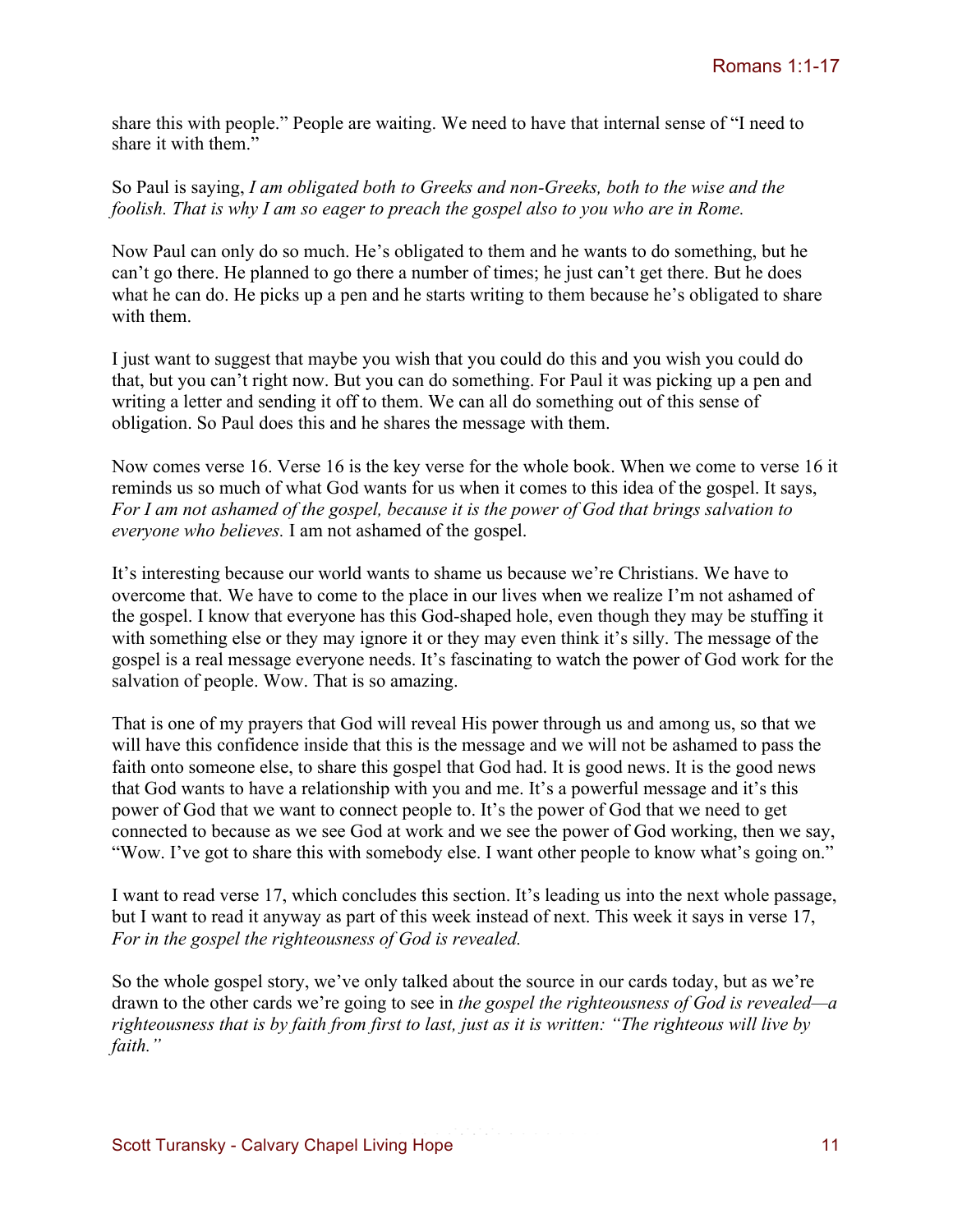We're going to learn what that means. It's not a righteousness as external, it's a righteousness that comes by faith in Jesus Christ. It's a powerful change that takes place.

I've been reading a book by Jim Cymbala called *Storm.* He's written a number of great books. Jim Cymbala is the pastor of Brooklyn Tabernacle in Brooklyn in New York City. He tells this story that was touching to me.

One Sunday when he was done preaching, he was tired and he sat down. As the service was concluding, people were mingling, he just sat down on the stage with his feet dangling off the stage and he loosened his tie. As he did, he saw a man sitting in the pews there. They have cushioned seats there because it's an old theater. But he saw an old man there and he recognized the man as a homeless man. Where they minister that's often the case that homeless people come in.

So he got up and he went over to the homeless man and asked him, "Where do you spend the night?"

He says, "In an abandoned truck." "How long have you been on the streets?" He said, "Six years."

Jim Cymbala has a whole team that works with the homeless in their area. He could've called on the deacons or someone else. But he took out his wallet; he was going to give some money to the guy. And the guy says to him this: "I don't want your money. I want the Jesus that you're talking to. Because I know if I keep on doing what I'm doing on the streets, I'm going to be dead soon." Jim Cymbala started crying because he realized that he had something that he had overlooked that this man needed.

Here's a pastor, a preacher who had a message of the gospel and that's what this man wanted, that's what this man needed. Not the few dollars that he was going to give instead. It just made a marked impression on him about the value of the gospel.

This man got into a sober living place, he overcame his addiction, and a few months later gave a testimony in front of the church and shared his own personal story. As Jim listened to that, he said, "Man, that guy could be a preacher." So they started working together and he started discipling him. This man became an assistant pastor in a church in New Jersey. I don't know who he is or where he is, but he became an assistant pastor.

Here's a man on the streets, needed the gospel of Jesus Christ, and when he got that gospel it changed him from the inside out and God is using him powerfully in ministry today. There are people right around us who need the gospel of Jesus Christ. Everything looks good on the outside, but inside they have a God-shaped hole and they need the message. Who's going to share with them? God has entrusted us with the obligation to not be ashamed of the gospel but pass that on to others so that they can get the picture of who God is.